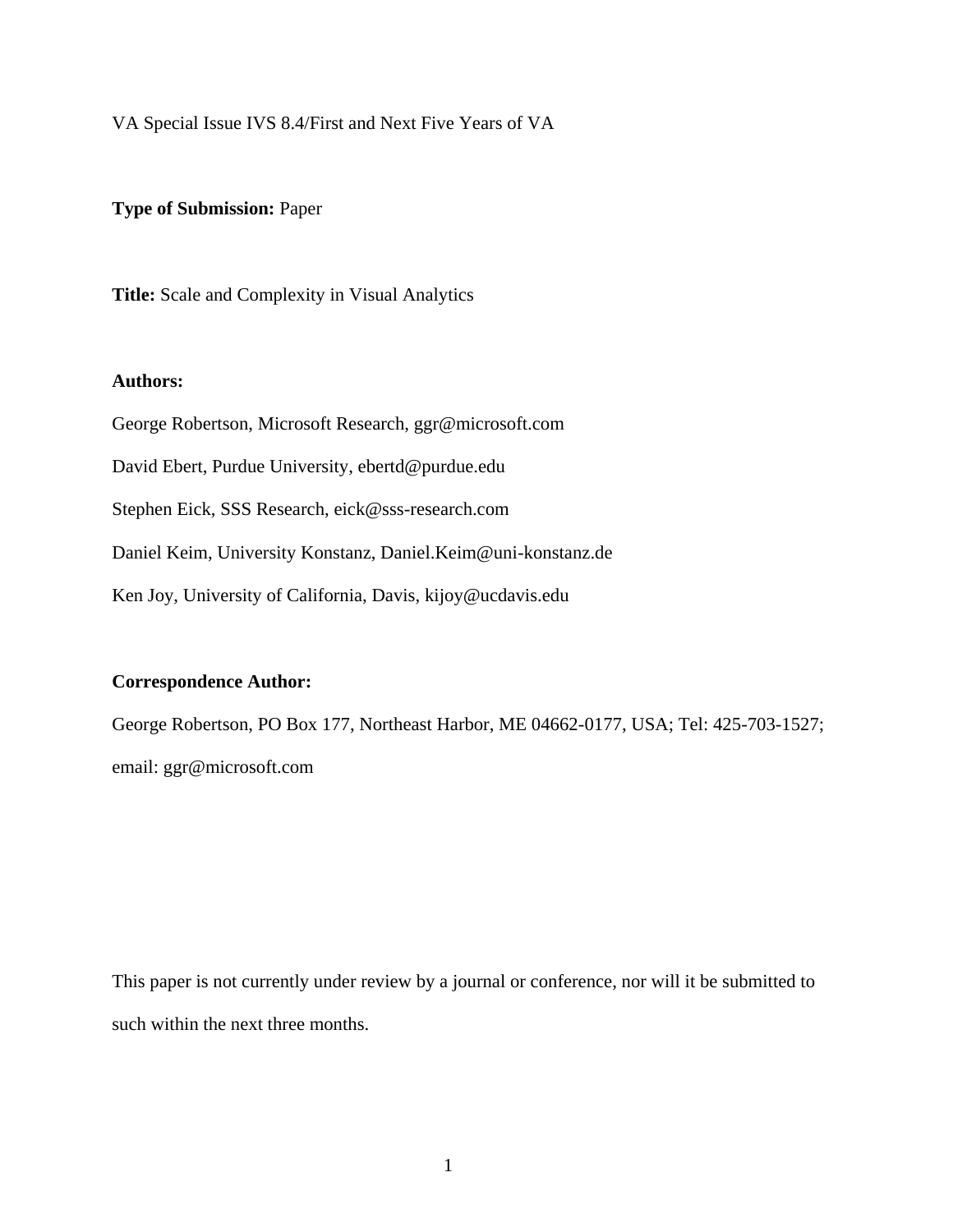# **Scale and Complexity in Visual Analytics**

# **George Robertson, David Ebert, Stephen Eick, Daniel Keim, and Ken Joy**

# **Abstract**

The fundamental problem that we face is that a variety of large-scale problems in security, public safety, energy, ecology, health care, and basic science all require that we process and understand increasingly vast amounts and variety of data. There is a growing impedance mismatch between data size/complexity and the human ability to understand and interact with data. Visual analytic tools are intended to help reduce that impedance mismatch by using analytic tools to reduce the amount of data that must be viewed, and visualization tools to help understand the patterns and relationships in the reduced data. But visual analytic tools must address a variety of scalability issues if they are to succeed. In this paper, we characterize the scalability and complexity issues in visual analytics. We discuss some highlights on progress that has been made in the last five years, as well as key areas where more progress is needed.

**Keywords:** visual analytics, scalability, visualization, analytics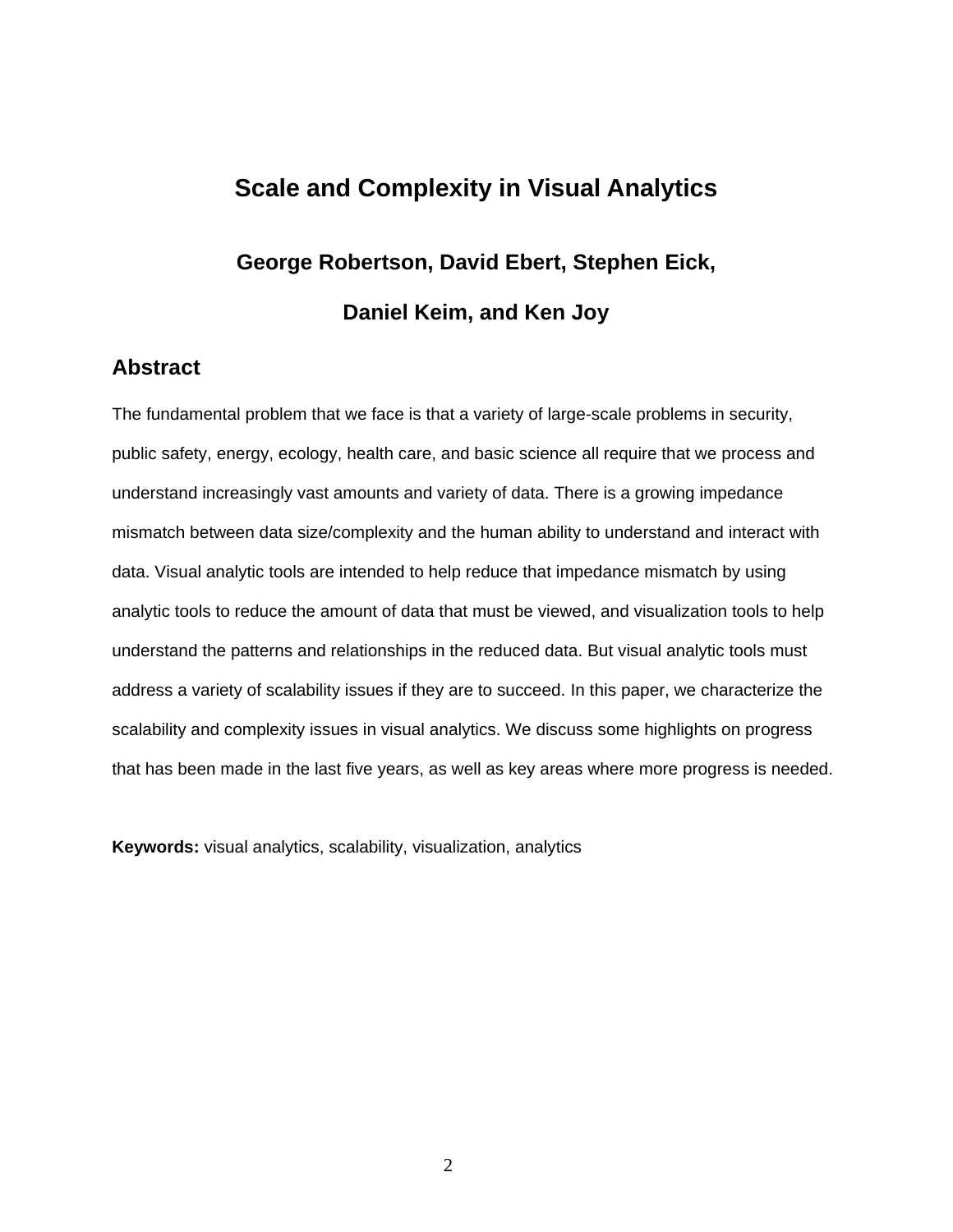## **Introduction**

In 2004, the U.S. Department of Homeland Security (DHS) chartered the National Visualization and Analytics Center™ (NVAC™) to lead the research and development of visual analytic techniques for homeland protection. One of the first steps in that process was the development of a long-term research and development (R&D) agenda, which was published in the book Illuminating t[h](#page-18-0)e Path<sup>1</sup>. The R&D agenda focused on developing visual analytic tools to support three primary objectives: preventing terrorist attacks, protecting borders, and improving emergency response. One of the grand challenges described in *Illuminating the Path* is the Scalability Challenge. This paper examines and elaborates that challenge.

Our ability to collect data is increasing at a faster rate than our ability to analyze it. EMC**Fehler! Verweisquelle konnte nicht gefunden werden.** reports that the Digital Universe as of May 2009 contained 500 exabytes, and will double every 18 months. They also point out that creation of digital information in 2008 exceeded the total capacity to store it. Analysts, emergency response teams, and border protection personnel have massive amounts of information available to them from multiple sources, but the important information may be hidden in a few nuggets. We must create new methods to allow the analyst to examine massive, multi-dimensional, multi-source, time varying information streams to make effective decisions in time critical situations.

In the five years since the NVAC R&D agenda was proposed, some progress has been made toward addressing scalability challenges. However, scalability issues can never be fully resolved as long as the scale of the problems keeps increasing. We need to continually discover ways to handle larger and larger problems. Hence, the basic goals outlined in the agenda remain the same, and much work remains. In addition, visual analytic techniques can be applied to many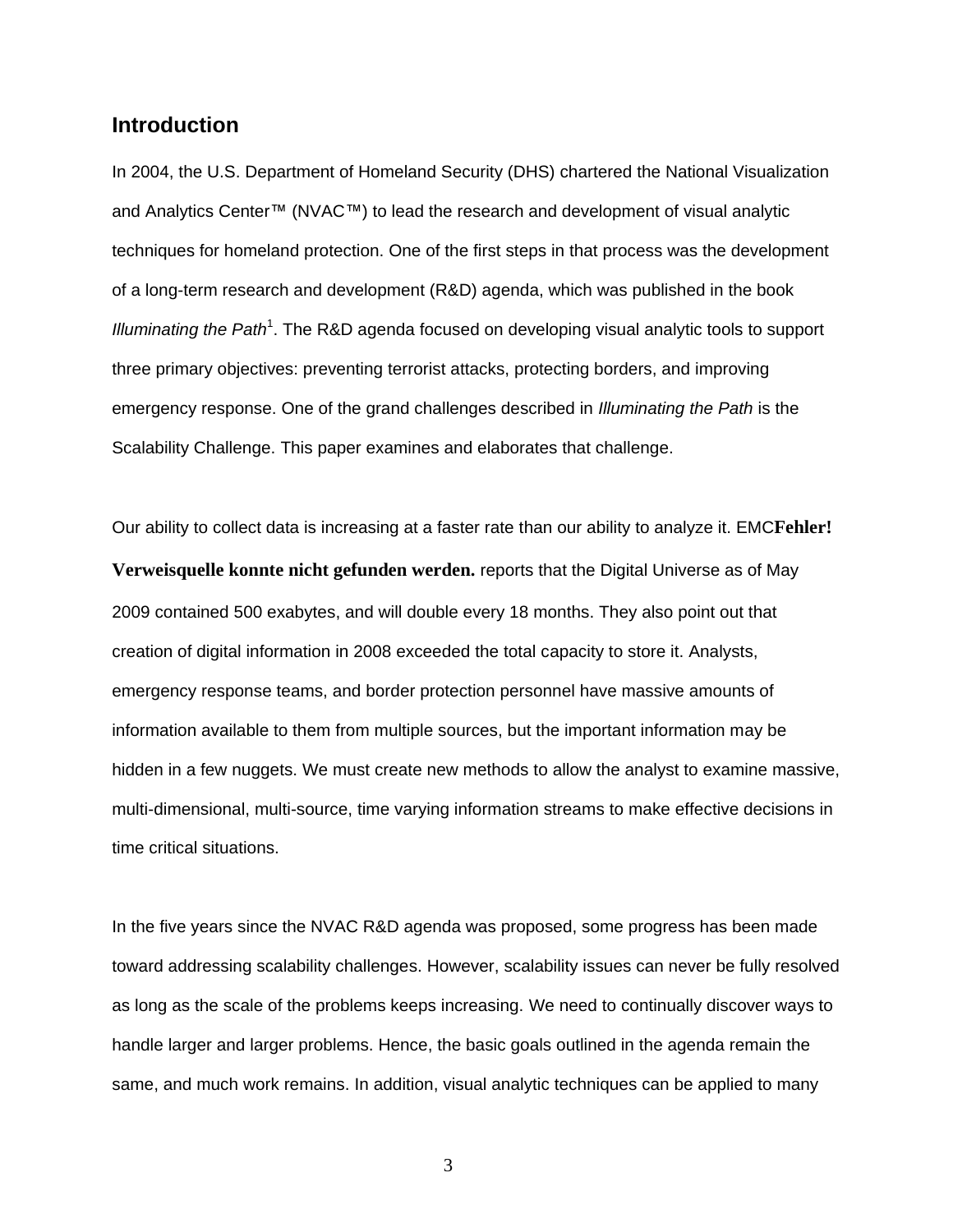domains other than homeland security. For example, these techniques can be used for analytic problems in the areas of energy, the environment, and basic science<sup>[3](#page-19-0)</sup>, as well as for business intelligence and health care. As we gain experience with visual analytic techniques, some new scalability issues have been observed.

In this paper, we will characterize the scalability and complexity issues in visual analytics. We will discuss some highlights on progress that has been made in the last five years, identify key areas where more progress is needed, and describe new scalability issues that must be addressed.

#### **Data Characteristics**

The following primitive data types contribute to information overload for analysts.

*Textual data*. Massive textual data can come from documents, speeches, e-mail messages, or web pages. These data are ever increasing in volume. One target reported in 2005<sup>[1](#page-18-0)</sup> was to be able to support analysis of data volumes growing at a rate of one billion new structured messages or transactions per hour, and one million new unstructured messages or documents per hour. These were estimates of what would be required in the intelligence community to detect terrorist threats. Of course, this is a moving target as the total amount of information acquired continues to grow.

*Numeric data***.** The revolution in miniaturization for computer systems has resulted in the production of many types of sensors. The sensors can collect numeric data about their environment (location, proximity, temperature, light, radiation, etc.), can analyze these data, and can communicate among themselves. Collections of sensors can produce very large streaming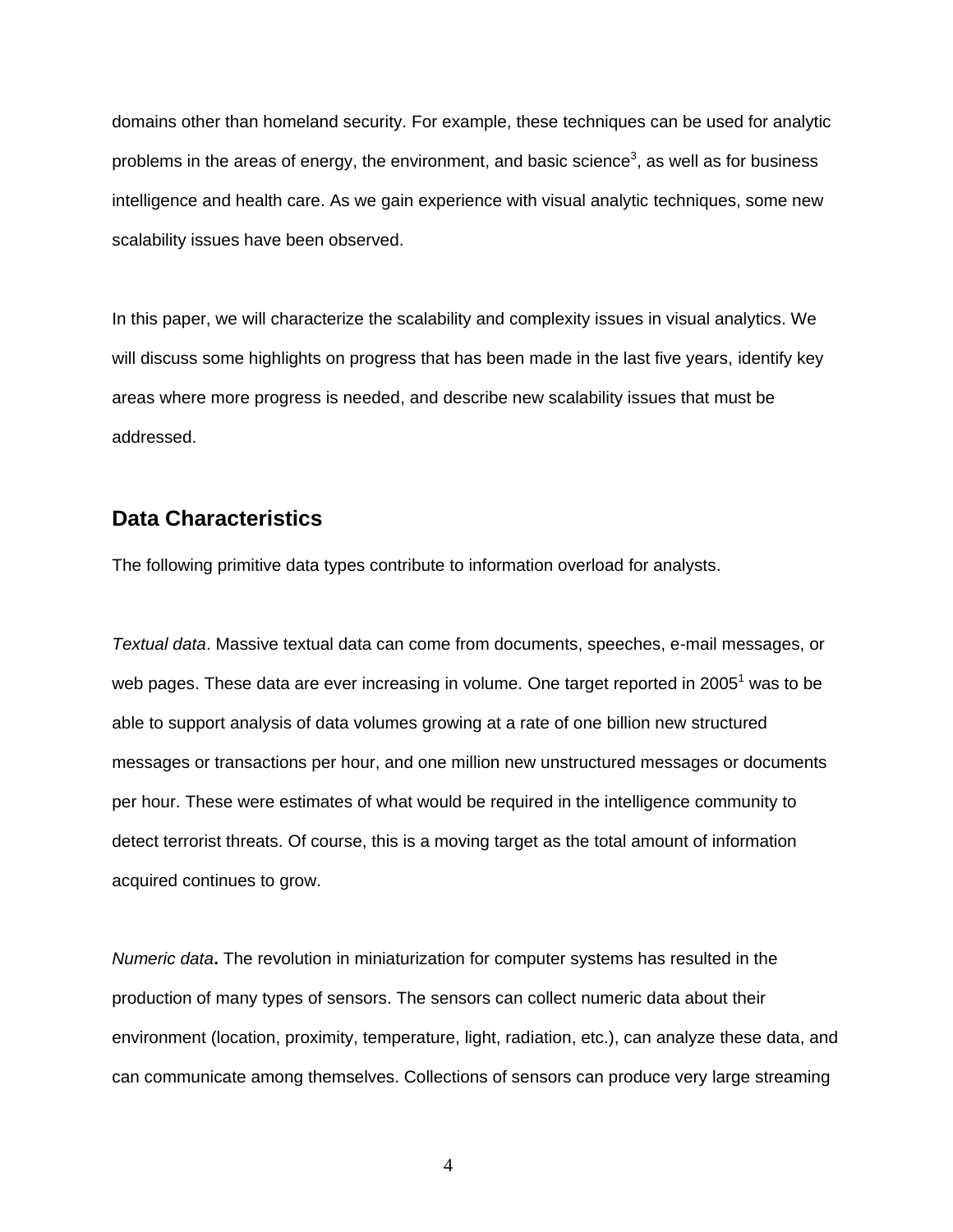sets of data. Methods are needed for analyzing numeric data to efficiently incorporate the data into computerized models.

*Image data*. Consider the data collected by satellites that image the earth. Commercial satellites can create images at one meter resolution and collectively create an image of the planet's land surface in a very short time. New methods are needed to permit efficient understanding of image data, especially in the context of other types of data mentioned here.

*Video data***.** Video is often used to enhance the effectiveness of high-risk security and public safety operations. Video recording and content analysis are being used in concert as a powerful tool for improving business processes and customer service. New techniques must be developed to integrate these capabilities for analyzing streaming video data into the analyst's toolbox.

*Audio data*. Consider the processing of audio from phone calls, 911 calls, radio intercepts, radio traffic during emergency response, and commercial radio and television broadcasts. Techniques exist for word spotting in audio streams. However, that may be insufficient as the volume of audio data increases, because these techniques fail to take context into account.

These primitive data types are organized into collections of various kinds (files, directories, databases, etc.). The nature of these organizations and the methods for processing these data are discussed in the companion paper on Data Transformations for Computation and Visualization<sup>4</sup>[.](#page-19-1)

Data present challenges not only because of their diversity, volume, and dynamic nature but also because data contain errors and are ambiguous, incomplete, uncertain, and potentially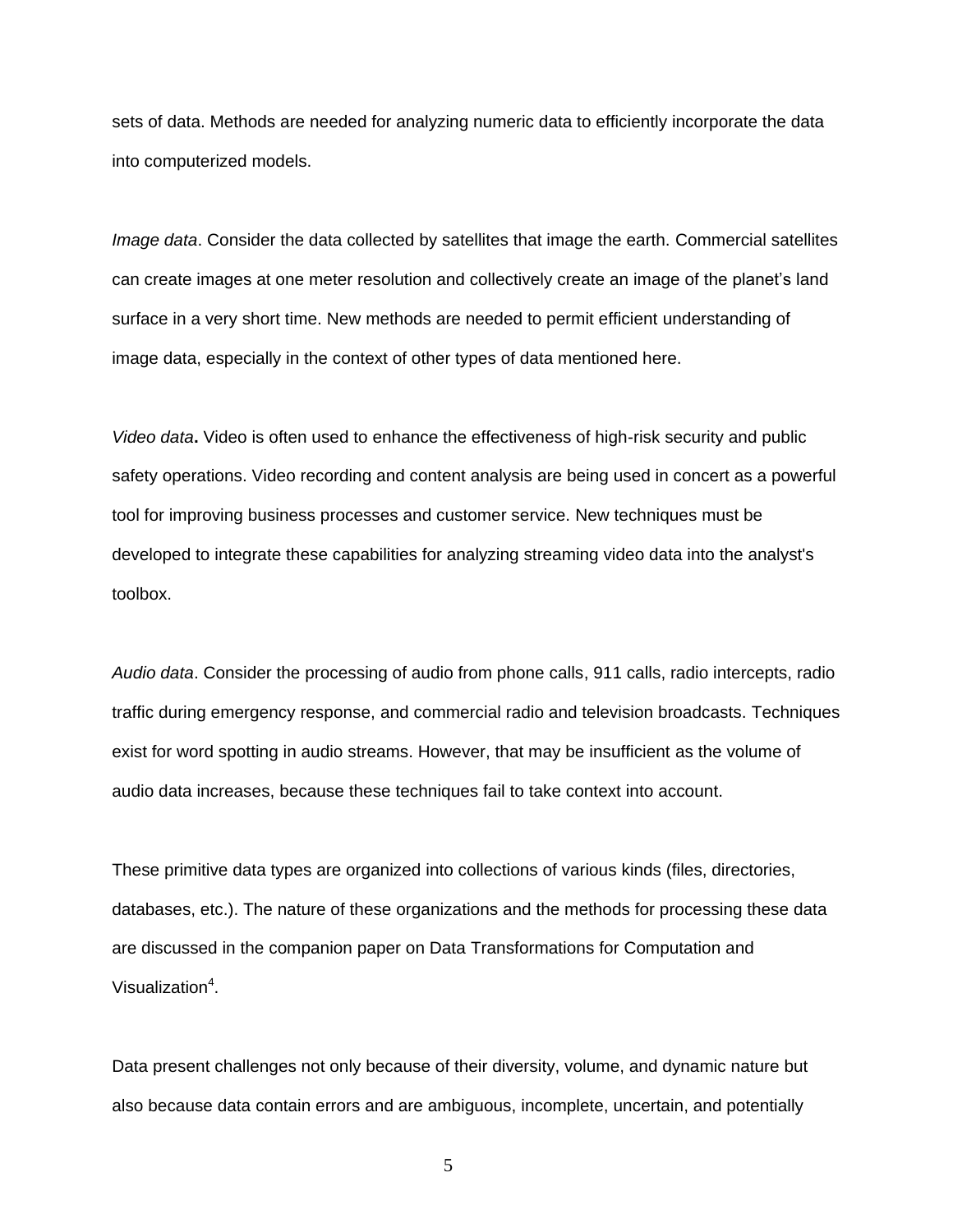intentionally deceptive. Data of multiple types must often be analyzed in concert to gain insight. Important data needed for correct interpretation may be missing, but this may or may not be apparent to the analyst. We must provide mechanisms that help the analyst visually understand the nature of the data being evaluated.

A grand challenge is to support the analyst in distilling the relevant nuggets of information from widely disparate information streams and create an information space containing relevant information that can be used by the analyst in reaching the most timely and well-informed assessment of the situation. We must provide mechanisms that can visually represent the connections between the relevant information in the information streams and allow the analyst to relate concept to data.

# **A Variety of Scalability Issues**

Current technologies cannot support the scale and complexity of the growing analytical challenge. New techniques and underlying scientific foundations are needed to deal with the scale of the problems we are facing in security (threat analysis, emergency management, and border protection), global issues of energy, the environment, basic science, health care, and business development. Issues of scale cut across every aspect of this challenge.

When considering scalability issues, it is important to understand the context of the development of the computer industry as well as natural human skills and limitations. Moore's Law suggests that basic computer technology performance (processor speed and memory density) will double every 18 months. This trend has continued for 45 years and some projections say it will continue for at least another five years before fundamental limitations of physics are encountered<sup>[5](#page-19-2)</sup>. Recently, graphics technology has been improving performance at an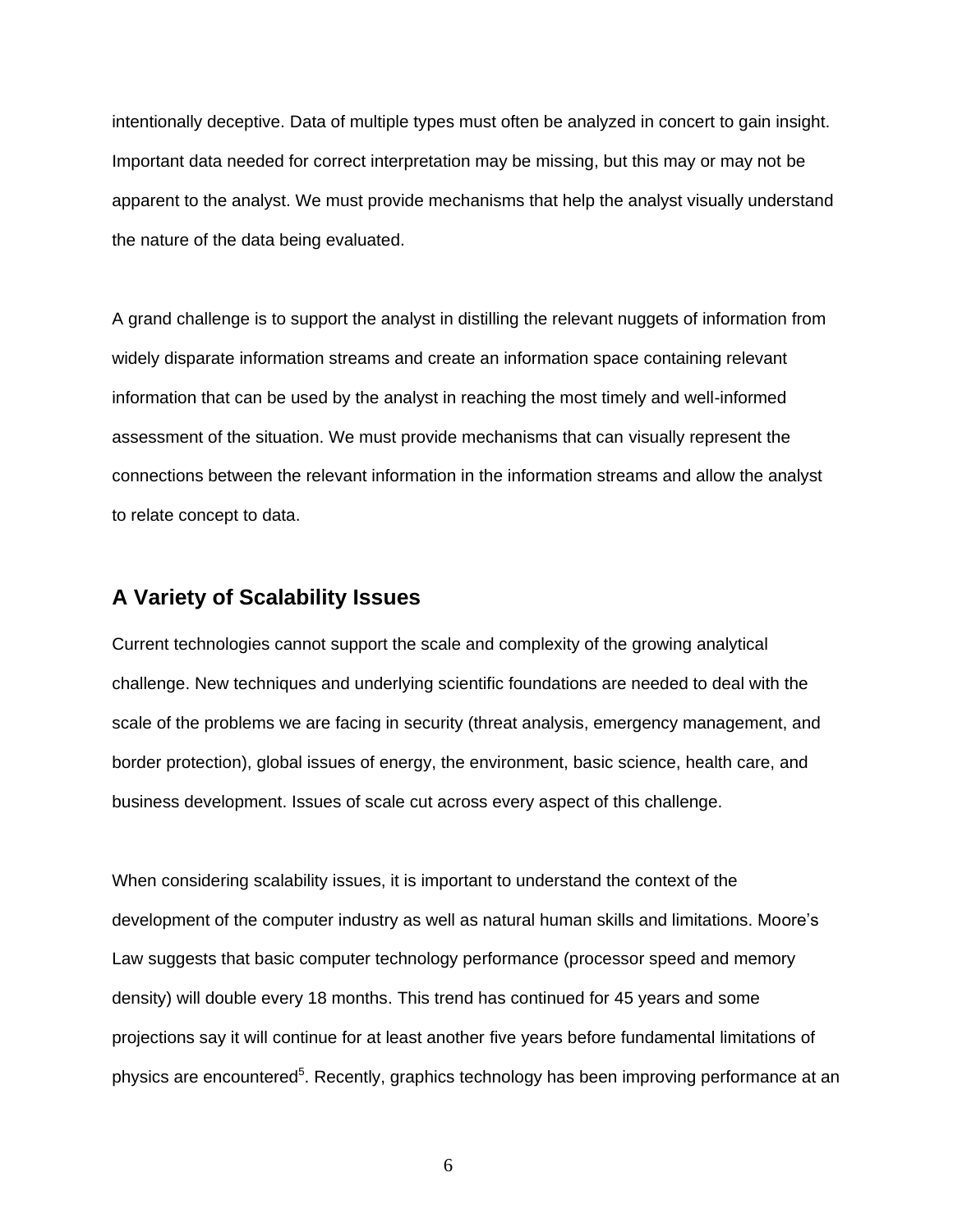even faster rate, doubling every 6 months<sup>6</sup>[.](#page-19-3) Much of the future growth in computational power will come from parallel processing, which is difficult to exploit (this issue is discussed later in the section on computational scalability). All of this added processing power and memory density has enabled the gathering and processing of vast amounts of data.

However, basic human skills and abilities do not change significantly over time. It is true that technology advances, applied carefully, can enable us to use a higher percentage of natural human abilities, but there are basic limits that we are asymptotically approaching. This situation gives rise to the popular notion of *information glut*. That is, we are able to access far more information than we, as humans, can possibly process. The situation also makes scalability issues more difficult to resolve. In addition, analytical challenges often require coping with, sharing, and using information at multiple scales simultaneously. Ultimately, large scale problems have to be reduced to a scale that humans can comprehend and act on.

Scale may bring opportunities as well. For example, increased scale may help reduce uncertainty of an emerging situation by providing more evidence to either confirm or deny hypotheses. Large data volumes allow analysts to discover more complete information about a situation. As a result, analysts may be able to determine more easily when expected information is missing; sometimes the fact that information is missing offers important clues in the assessment of a situation.

Here, we consider five of the major scale issues that must be addressed: information scalability, visual scalability, display scalability, human scalability, and computational scalability.

#### **Information Scalability**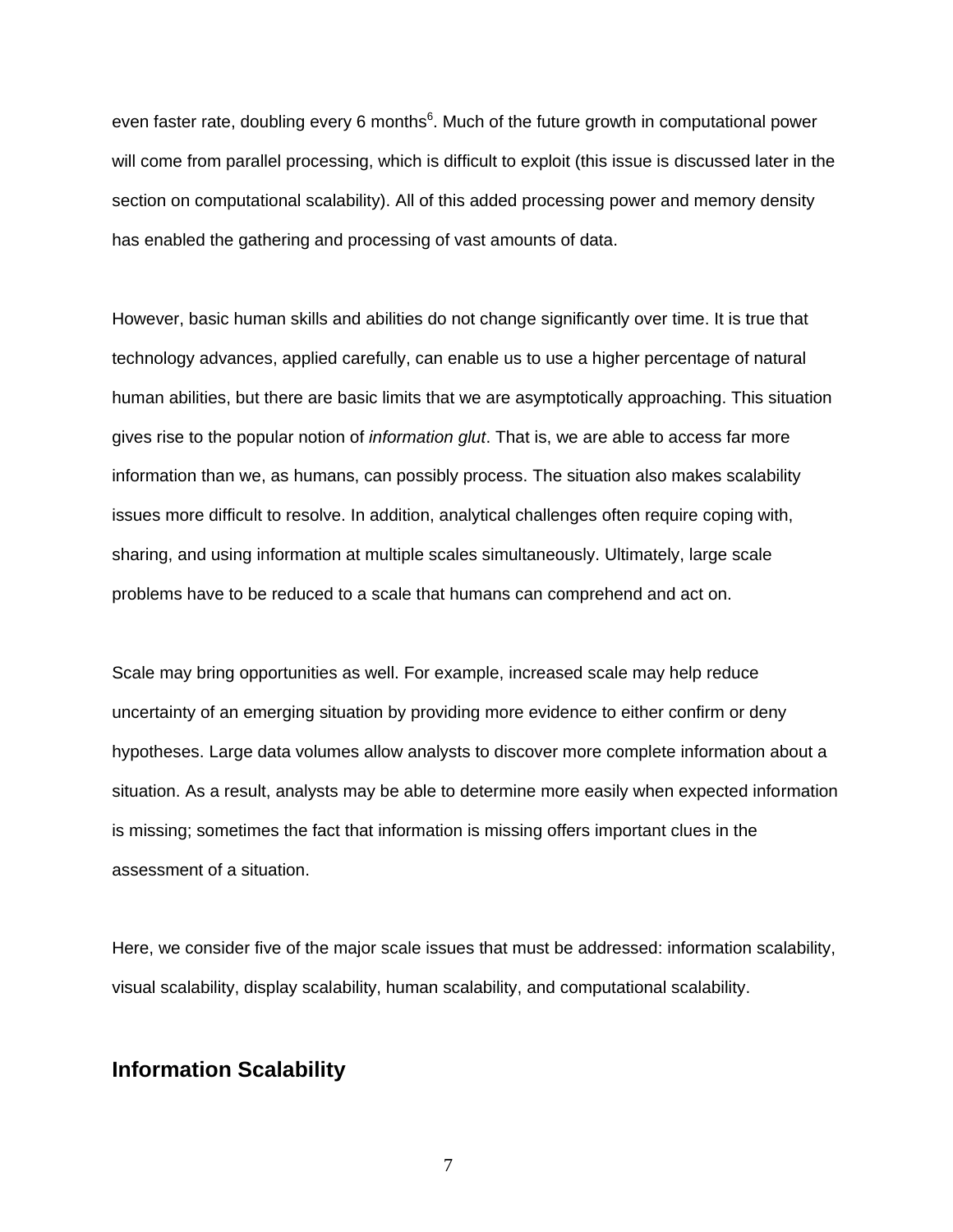Information scalability implies the capability to extract and make sense of relevant information from massive data streams. Methods of information scalability include methods to filter and reduce the amount of data, techniques to represent the data in a multi-resolution manner, and methods to abstract the data sets. The companion paper on Data Transformations for Computatio[n](#page-19-1) and Visualization<sup>4</sup> discusses these methods and techniques, as well as the challenges that must be overcome.

A second form of information scalability has to do with the rate of change of the information. Many existing systems are dynamically updated as data change, but published techniques only deal with modest rates of change. There are two issues that must be addressed with changing data; the new data must be assimilated into the current views the analyst is using, and in some cases, the analyst must be made aware of what has changed. Existing techniques can do both if the rate of change is modest. But, suppose the rate of change radically increased, going from several thousand new data elements per day to several million. Existing techniques would have difficulty keeping up with such a large volume of change, and would also fail to show the analyst what had changed.

Finally, information presentations must be scaled or adapted to the audience. For example, an analyst's presentation to other analysts will contain far more detail than the summary analysis presented to senior management. Current techniques require that this be done manually in an ad hoc fashion. In fact, current practice often involves copying or abstracting parts of an analysis from tools designed for analysis to different tools designed for presentation. One problem with this approach is that during a presentation, there may be limited (or no) tools available to show details of how an analysis was done, or to explore alternatives. An integration of analysis and presentation tools would improve the process. The Scalable Reasoning System<sup>[7](#page-19-4)</sup>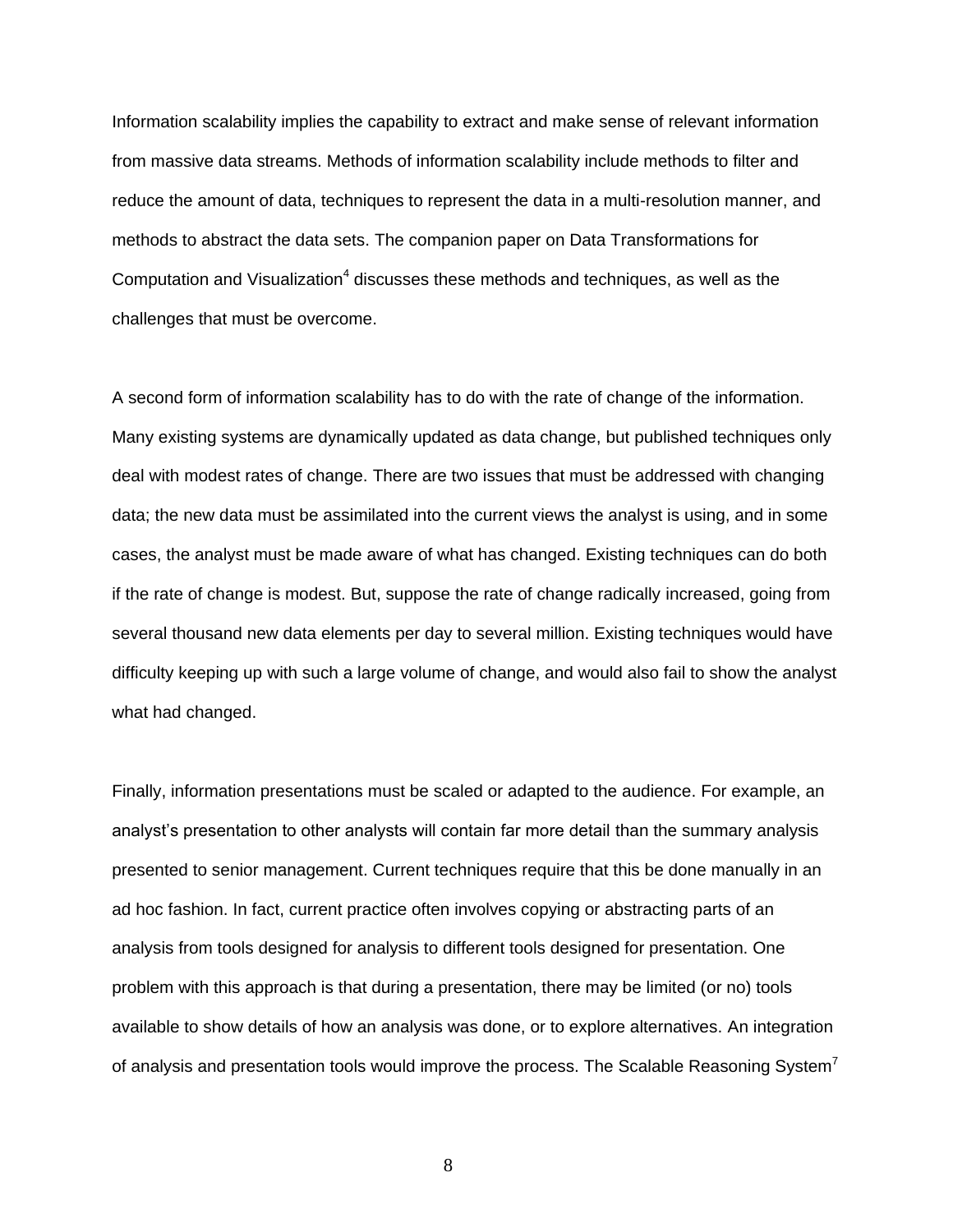is a recent example of a system that integrates analysis and dissemination, as well as provides a means of scaling or adapting the analysis/presentation to the audience.

Relevant information may appear at a variety of scales; the user must be able to change between scales in a way that is easy to understand and track, and must be able to understand cross-scale interactions. We must be able to handle a wide range of dynamic change, and develop systems that semi-automatically scale or adapt information presentations to match a target audience.

One notable recent advance reported by Ingram, Munzner, and Olano<sup>[8](#page-19-5)</sup> is Glimmer, a multilevel algorithm for multidimensional scaling (MDS) designed to run on modern graphics processing unit (GPU) hardware. MDS is a key technique for reducing high-dimensional data onto a lowdimensional target for presentation. The use of MDS has been somewhat limited because it has been too slow for interactive use when the number of dimensions is scaled up. The Glimmer approach increases speed by a factor of 10 to 15 for large data sets, making it possible to use MDS interactively on larger data sets. More advances like this are needed.

#### **Visual Scalability**

Visual scalability is the capability of visualization representation and visualization tools to display effectively massive data sets, in terms of either the number or the dimension of individual data element[s](#page-19-6)<sup>9</sup>. Factors affecting visual scalability include the quality of visual displays, the visual metaphors used in the display of information, the techniques used to interact with the visual representations, and the perception capabilities of the human cognitive system.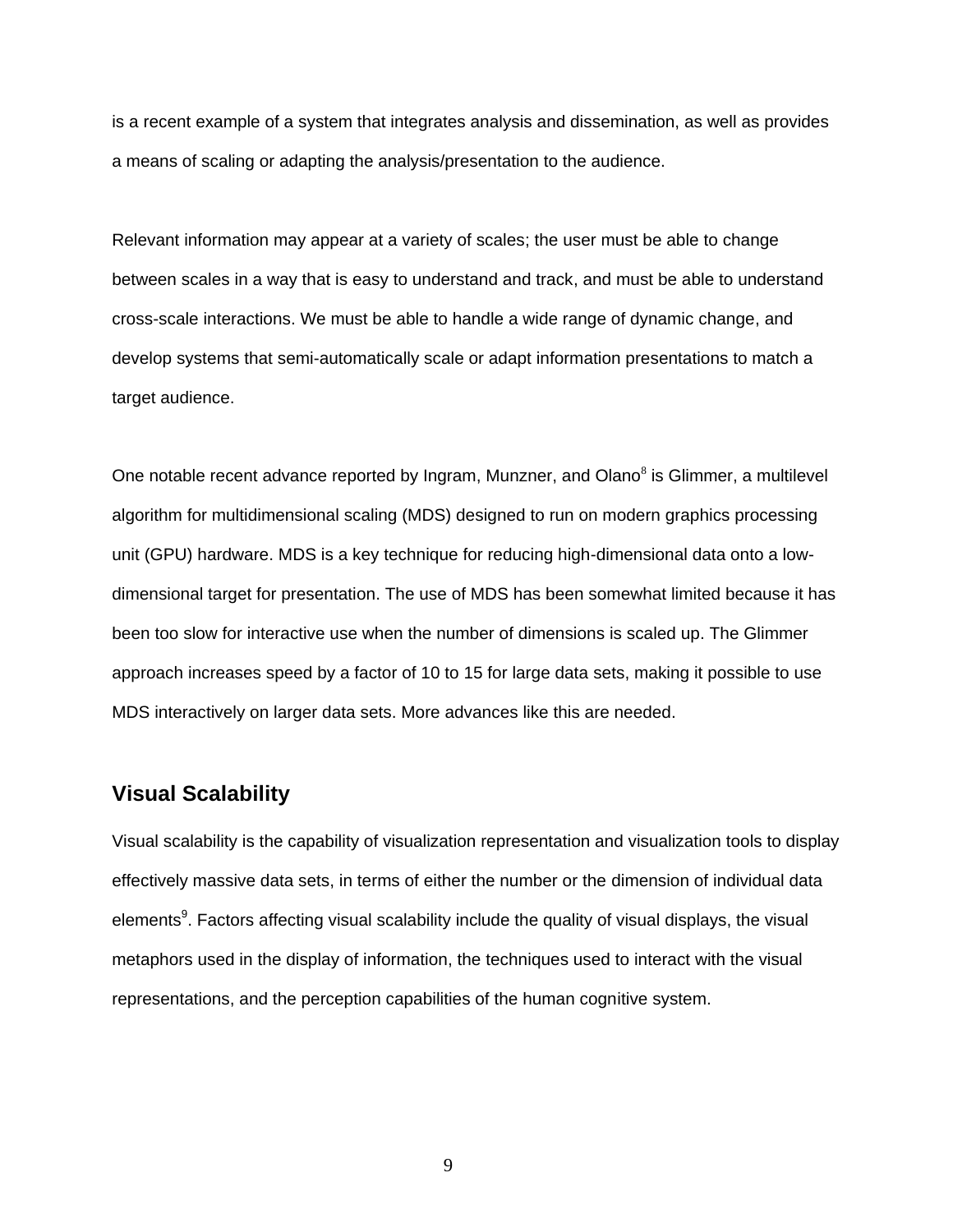Ware<sup>[10](#page-19-7)</sup> argues that the optimal display is a 4000 x 4000 pixel resolution monitor, based on human perceptual capabilities such as visual acuity and spatial contrast sensitivity. If each of those 16 million pixels represented one data element, the viewer would see a black screen. If the visual representation of the information requires showing links or labels, as well as separation of the individual objects, then perhaps a few tens of thousands of data elements could be displayed on such a display. For most user tasks, the effective number of data elements that can be displayed is probably much smaller. So, the fundamental problem of visual scalability is how to visually represent a very large number of data elements in a much smaller number of visual display elements, so that the user's task can be performed. Some user tasks can be addressed by filtering the data and showing only the most relevant data; this is information scalability. Other tasks require showing an overview of all of the data (or a very large part of the data) so that large scale relationships can be seen; this is visual scalability.

Most published techniques in the field of information visualization handle data sets with hundreds to thousands of elements. Some techniques can scale to handle tens of thousands of elements and a very few can handle hundreds of thousands up to one million elements. The InfoVis 2003 Contest focused on the problem of visualizing and comparing large hierarchies. The best technique was TreeJuxtaposer<sup>[11](#page-19-8)</sup>, which could handle two trees of about 100,000 elements and one tree up to 500,000 elements. TreeJuxtaposer used a technique called *Accordion Drawing*. Later work reported by Beerman, Munzner, and Humphreys<sup>[12](#page-19-9)</sup> extended these ideas in a system called TJC, to support browsing trees up to 15 million nodes.

However, as described previously, some extreme situations may demand the processing tens of millions of new documents per day, with a total database size of tens of billions of documents. It is reported that at least one existing database has [1](#page-18-0)20 billion documents<sup>1</sup>. It seems likely that these database sizes will increase over time. Clearly the current state of the art is far from being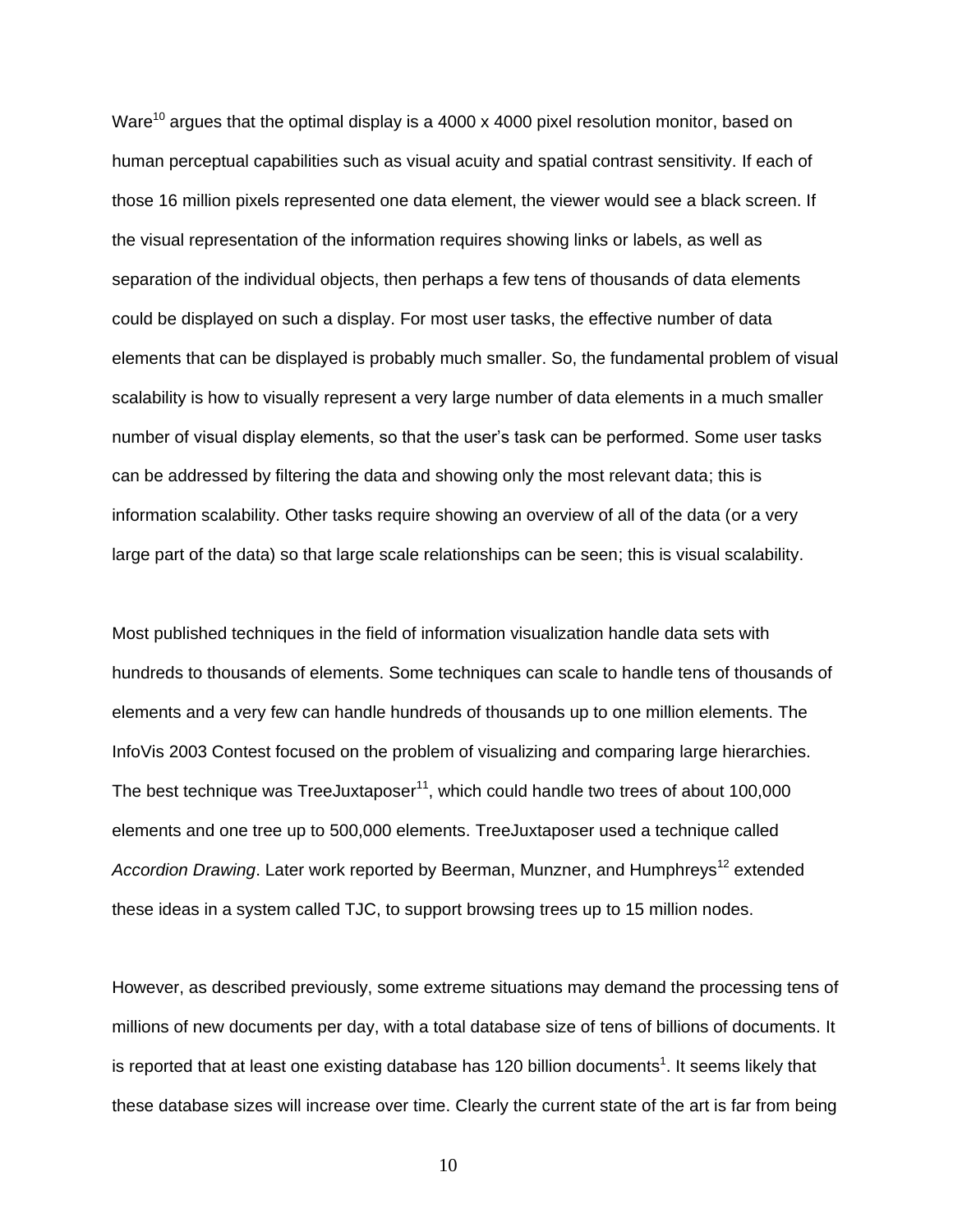able to visually represent today's data collections, and the need will continue to grow. New techniques are needed to bridge this gap.

One notable recent advance on visual scalability was reported by Chan, Xiao, Gerth, and Hanrahan<sup>[13](#page-19-10)</sup> at VAST 2008. The authors describe ATLAS, a visualization tool for temporal data that enables interactive access to a network traffic data set of more than one billion records. They accomplish this by combining high-performance database technology with predictive caching and level of detail management. This approach is limited in the kinds of visual analytic tasks that can be performed rapidly. For example, searching for interesting patterns across time periods cannot be done effectively with predictive caching. Hence more work is required to support the full range of analytic tasks interactively on large data sets.

Another example of recent work in visual scalability is the GreenGrid visualization for electric power grid analytics, reported by Wong et al.<sup>[14](#page-20-0)</sup> While the North American power grid has about 50,000 electrical buses, losing ten of these can generate an enormous number  $(10^{40})$  of scenarios to analyze. GreenGrid uses a weighted force-directed multilevel graph visualization to enable visual analysis of problems at this scale. The system demonstrates how a combination of node and link weighting can make visual analysis significantly easier than the traditional geographic visualization of the power grid.

# **Display Scalability**

Most published visualization techniques are designed for one size display, generally a desktop display (typically 1280x1024 pixels). We need to develop techniques that scale to a variety of display form factors to take advantage of whatever capabilities are available to support analysis and collaboration. Tools should be able to make effective use of everything from a wall-sized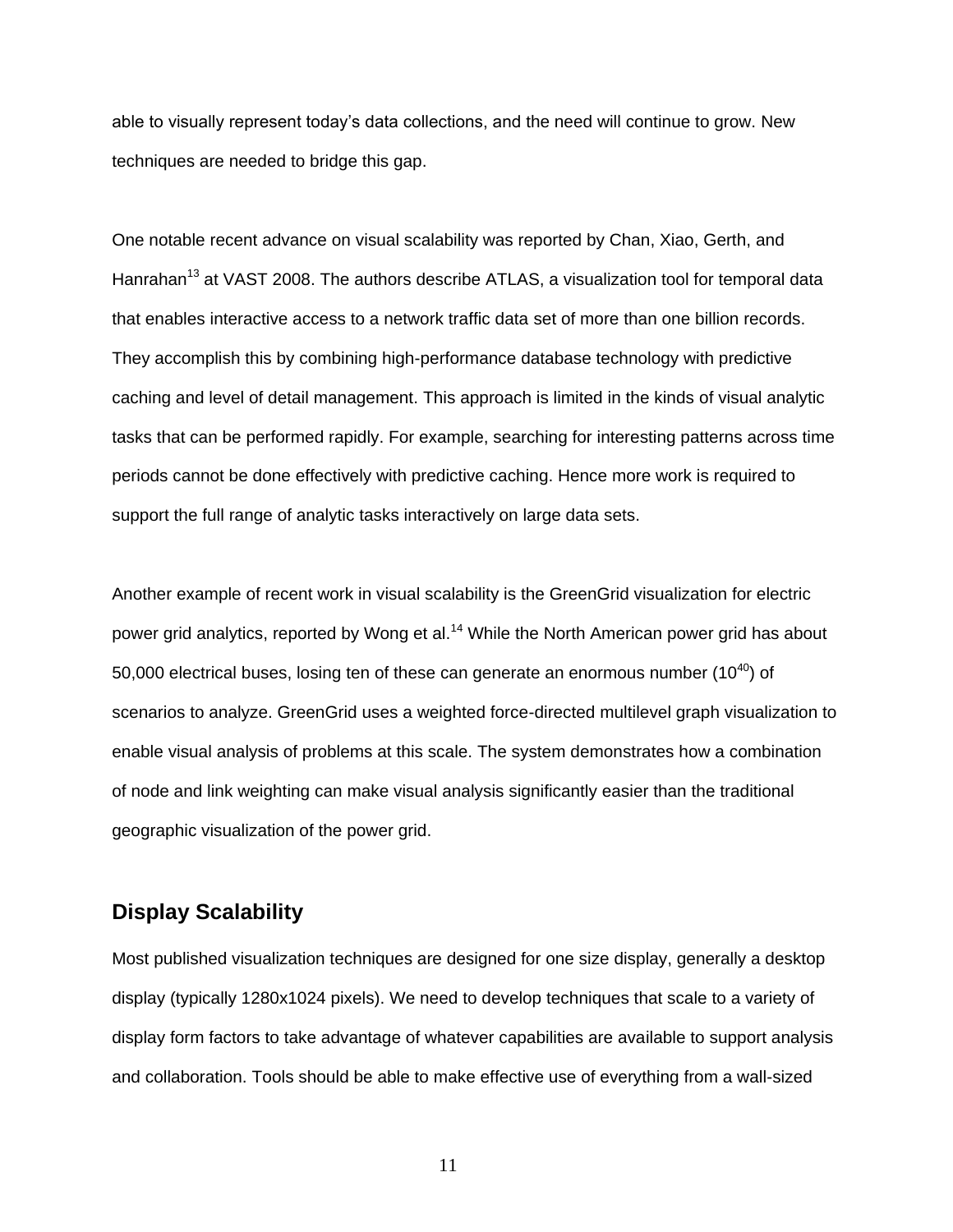display in an emergency response situation room to a PDA or phone-sized display in the hands of a first responder in the field. Studies need to be done to determine how to display information effectively, particularly on small displays.

One recent exploration of display-scale independence was reported by Smith et al.<sup>[15](#page-20-1)</sup> in a description of FacetMap, a scalable browser for faceted data. FacetMap is designed to work on any size display, adapting its information layout to reveal more information with larger displays. The same visual representation and interaction techniques are used for all display sizes. This works well until you get down to PDA or phone-sized displays, where the amount of information displayed requires too many interactions to be effective. FaThumb<sup>[16](#page-20-2)</sup> was an alternative facetbased interface for mobile devices with a numeric keypad. It was optimized for the small display. Display scale-independence reduces the need for retraining or learning multiple systems for different sized displays. However, the experience with FacetMap and FaThumb suggests that effectiveness of systems for very small displays is perhaps more important than display scaleindependence.

One thread of recent research has begun to examine the issues of information visualization specifically on large displays. Recent work by Yost, Haciahmetoglu, and North<sup>[17](#page-20-3)</sup> has shown that displays larger than visual acuity (e.g., wall sized), and requiring physical navigation, can be more effective and preferred over smaller displays for some tasks, if the appropriate visualization techniques are used. This is a surprising result, since the larger displays require more complex interaction techniques, including physically moving in order to see and interact with parts of the display.

Another example of recent work on display scalability has to do with table displays (also known as surface computing). Isenberg<sup>[18](#page-20-4)</sup> is exploring the use of table displays for interacting with and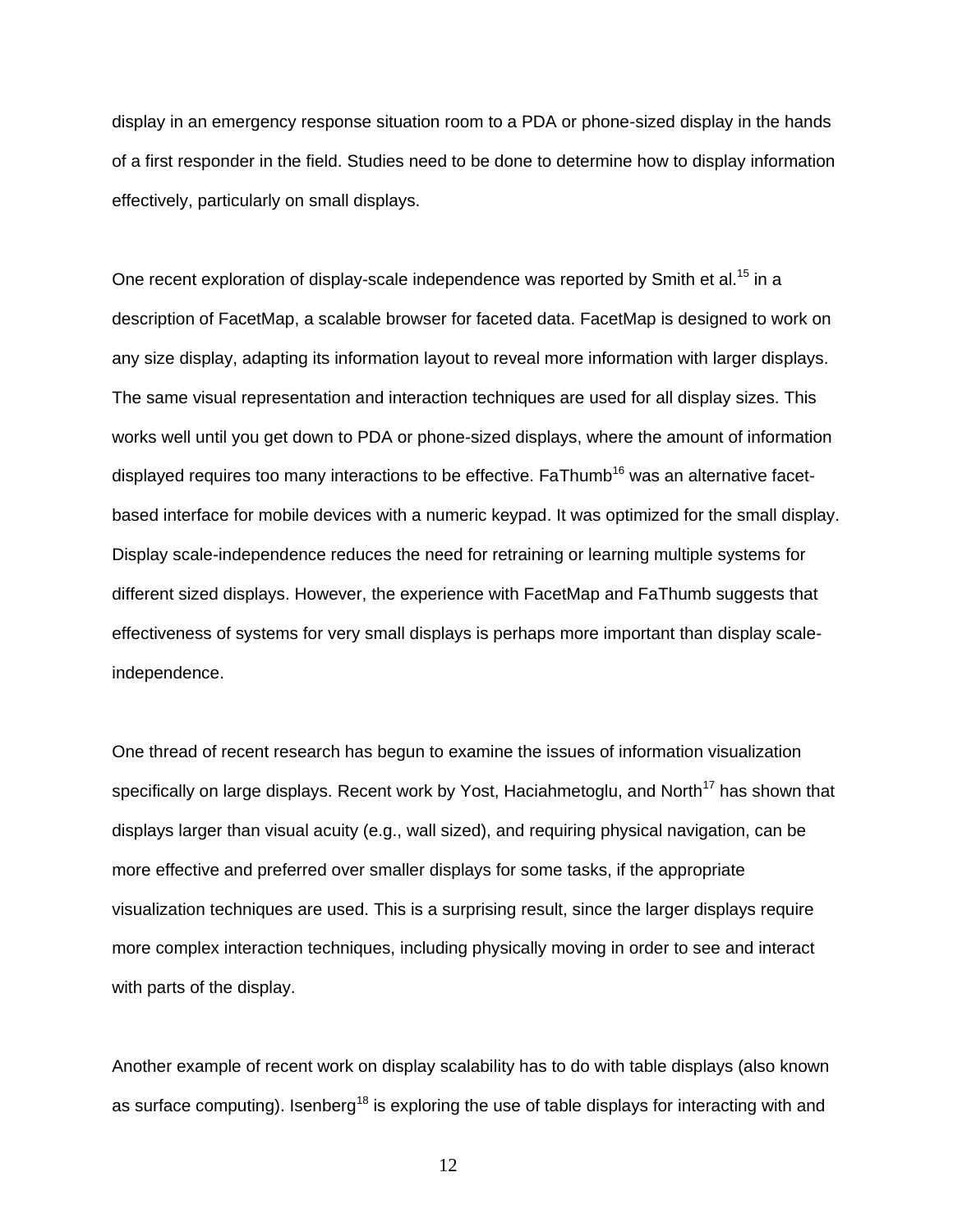sharing information visualizations during collaboration of small collocated teams. As with large displays, surface computing requires exploration of new interaction techniques, including more use of gestures. This is also an example of human scalability work, which is further discussed next.

#### **Human Scalability**

While human skills and abilities do not scale (i.e., they are relatively fixed), the number of humans involved in analytical problem-solving activities does scale. Most published techniques for supporting analysis are targeted for a single user at a time. We must develop techniques that gracefully scale from a single user to a collaborative (multi-user) environment. Much of the relevant collaboration research is focused on small groups of collaborators (two or three people). In the scenarios we envision, users may be collaborating from within the same team in an organization, at different levels of an organization, or even in different organizations. Each of these cases has its own set of problems that must be solved. One scenario might involve a number of first responders, several regional emergency management centers, and a national emergency management center—that is, dozens of users collaborating through the use of shared analytical tools and focusing on different levels of information accessible by everyone involved.

Collaboration issues extend beyond analytical problem-solving activities to decision making processes. Decision making for an individual or a small team is straight forward compared to the complexity that arises for coordinated decision making in multiple teams, especially if these teams are from different levels of an organization or from different organizations. Visual analytic tools must support the decision-making processes even in these complex situations.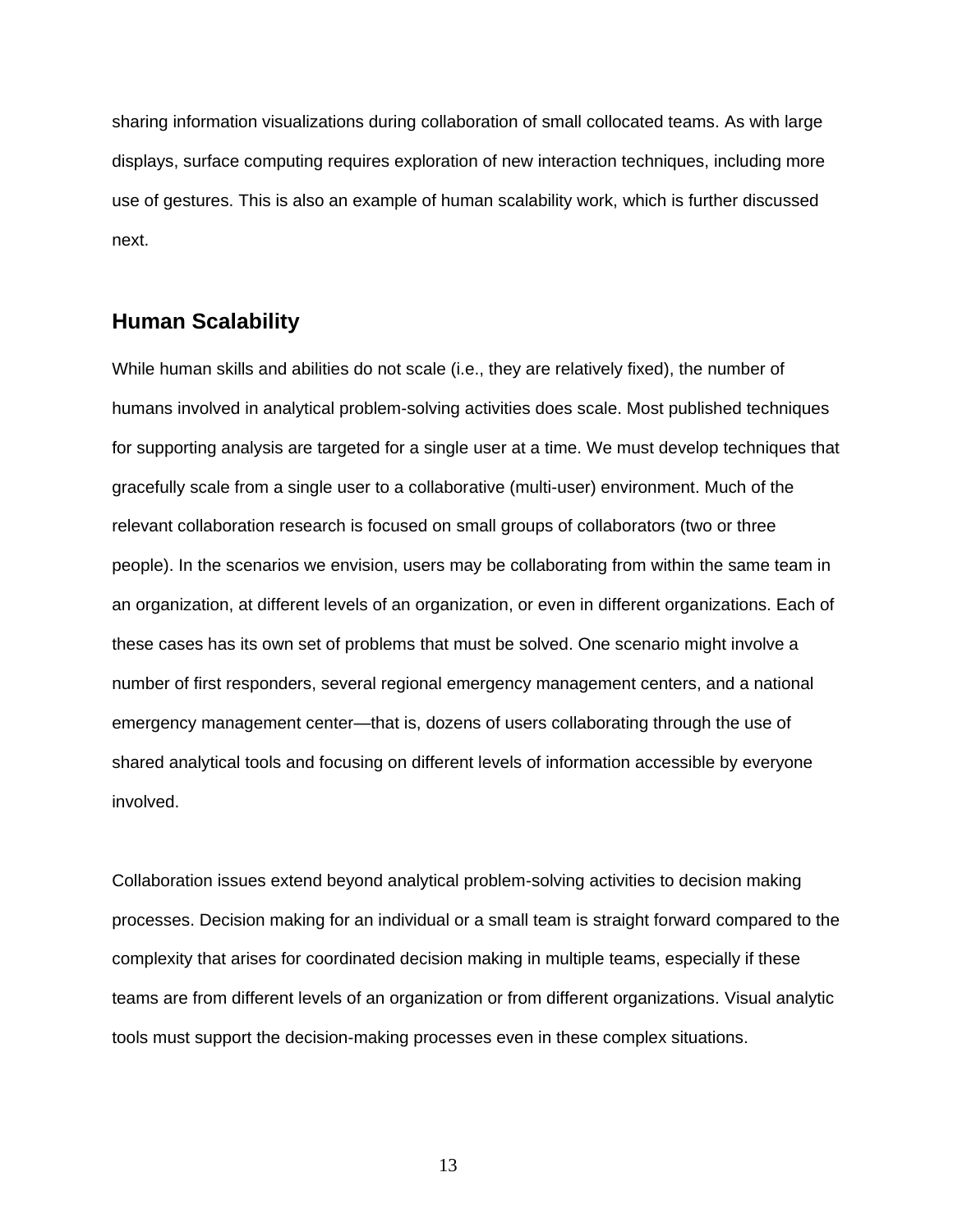One recent exploration of human scalability is the Many Eyes website<sup>[19](#page-20-5)</sup>, launched in 2007 to enable users to do collaborative analysis by uploading data, creating interactive visualizations, and annotating others' work to engage in discussions. Another web-based collaborative visualization and analysis system is Swivel<sup>[20](#page-20-6)</sup>, launched in late 2006. While Many Eyes provides a much richer set of visualizations than Swivel, it lacks Swivel's ability to mash up parts of multiple data sets. Kosara<sup>[21](#page-20-7)</sup> provides an informal comparison of these two social visualization systems. Both systems seek to make data available to, gain insights from, and share insights with a very large and diverse set of web users. Note that both of these systems involve asynchronous collaboration and analysis. Synchronous collaboration involves many of the same issues, but often requires the addition of some form of turn-taking or floor control to ease the interactions between the people involved.

# **Computational Scalability**

The National Science Foundation (NSF) has on ongoing five-year goal for high performance computing to enable petascale computing  $(10^{15}$  operations per second) for investigations of computationally challenging problems in science and engineering by the year 2010<sup>[22](#page-20-8)</sup>. In 2007, three Town Hall meetings were held to discuss the challenges of developing exascale computing  $(10^{18}$  operations per second) to address global issues of energy, ecological sustainability, basic science, and security<sup>3</sup>[.](#page-19-0) The belief is that general-purpose exascale computing will be technologically feasible within the next 15 years. These systems are likely to have 10-100 million processing elements or cores. Adoption of 1000-processor multicore systems will require a substantial revolution in software and programming techniques for a workforce that has inadequate parallel programming skills. Current code, algorithms, tools, and visualization approaches will not work at the exascale level without a paradigm shift.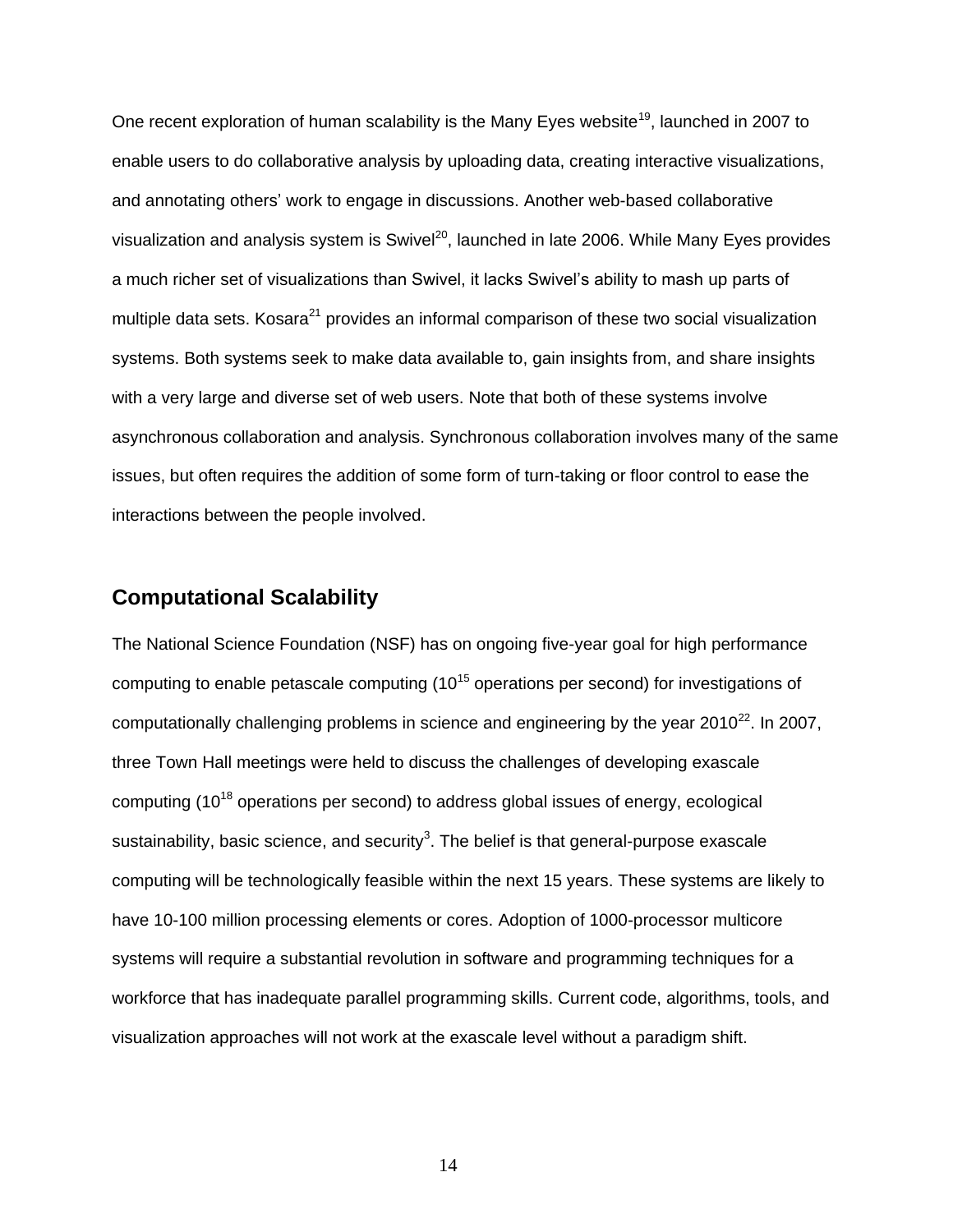The report of the exascale computing Town Hall Meetings<sup>[3](#page-19-0)</sup> discusses many of the same topics that we discussed earlier. However, some issues change as we approach petascale and then work towards exascale computing. For example, in reference to handling massive data sets, the report observes, "Data can be the result of an exascale simulation that must be post-processed for human interpretation, or it can form the input to complex problems via data assimilation. Browsing or looking at data is no longer possible as we near a petabyte. To visualize 1% of 1 petabyte at 10 MB/s takes 35 workdays. There is an enormous need for methods to dynamically analyze, organize, and present data by variability of interest."

In reference to mathematics for data analysis, the report states, "A particular gap exists in the mathematics needed to bring analysis and estimation methodology into a data-parallel environment. Parallel linear algebra methods go a long way toward enabling data-parallel analysis, but they do not solve it, just as they would not solve a climate simulation problem. For example, the standard principal component analysis computation does not become data-parallel with a parallel singular value decomposition (SVD) solver, even though the SVD is the core computation in that analysis. Data-parallel solutions for applications on exascale resources will require new mathematics that considers an entire estimation problem for developing scalable data-parallel algorithms in data analysis."

Exascale applications will generate several terabytes of data per second. Because it is not practical to store raw data generated at such a rate, dynamic reduction of data by incremental summarization, subset selection, and other filtering methods will be necessary. For exascale computing, visual analytic methods will be critical for handling the growing impendence mismatch between the size/complexity of data and an analyst's ability to understand and interact with that data.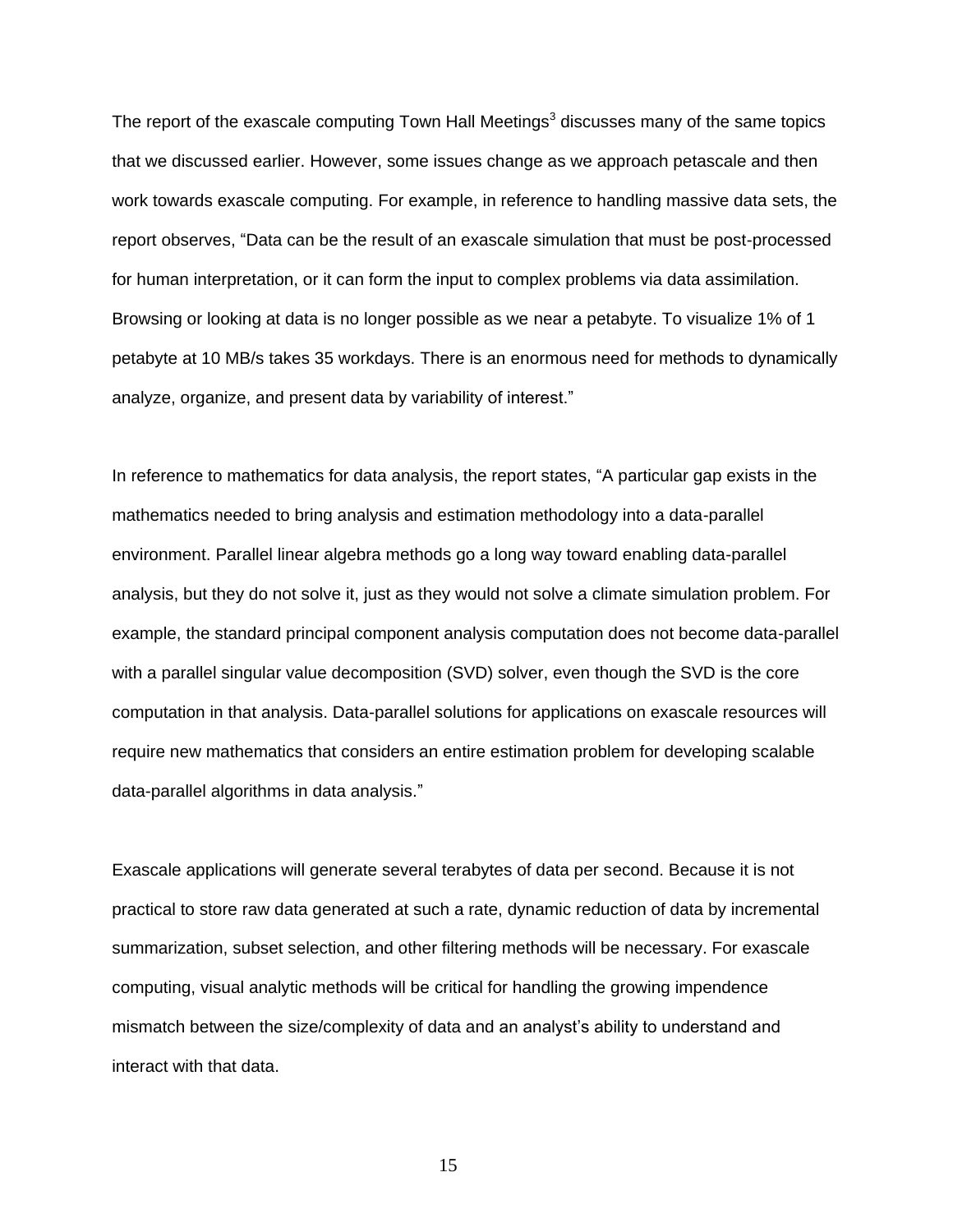#### **Other Scalability Issues**

In addition to the five major scalability issues just discussed, there are a number of other scalability issues that must ultimately be addressed.

*Software scalability.* The capability of software systems to be configured to interactively manipulate data sets of various sizes is called *software scalability*. This includes the generation of new algorithms that scale to the ever-increasing information sets that we generate today. We wish to avoid the hidden costs that arise when we build and maintain monolithic, noninteracting, non-scalable software models.

*Temporal scalability*. Sensemaking often involves temporal reasoning and may require handling data at different time scales. For example, it may be necessary to understand long-term patterns by looking at data over a period of years or even decades and simultaneously understand near-term effects by looking at data over a period of hours or less. Moreover, it may be necessary to integrate and perform correlative analysis on data collected at different temporal scales based on acquisition technology. For instance, in understanding fundamental principles of rain formation in clouds, it may be necessary to integrate data collected 1000 times per second with data collected every several minutes (radar data), and this information may then feed into climate models that work on the scale of years and decades.

*Cross-scale issues*. Tools are needed that scale to handle "systems of systems." These problems are common in science and engineering and may require analysis and combination of data across scales. For example, macrobiology analysis may require understanding the interactions of data simultaneously at the genome, protein, cell, organ, human, country, and ecosystem levels. Cancer care treatment requires understanding and integrating data from the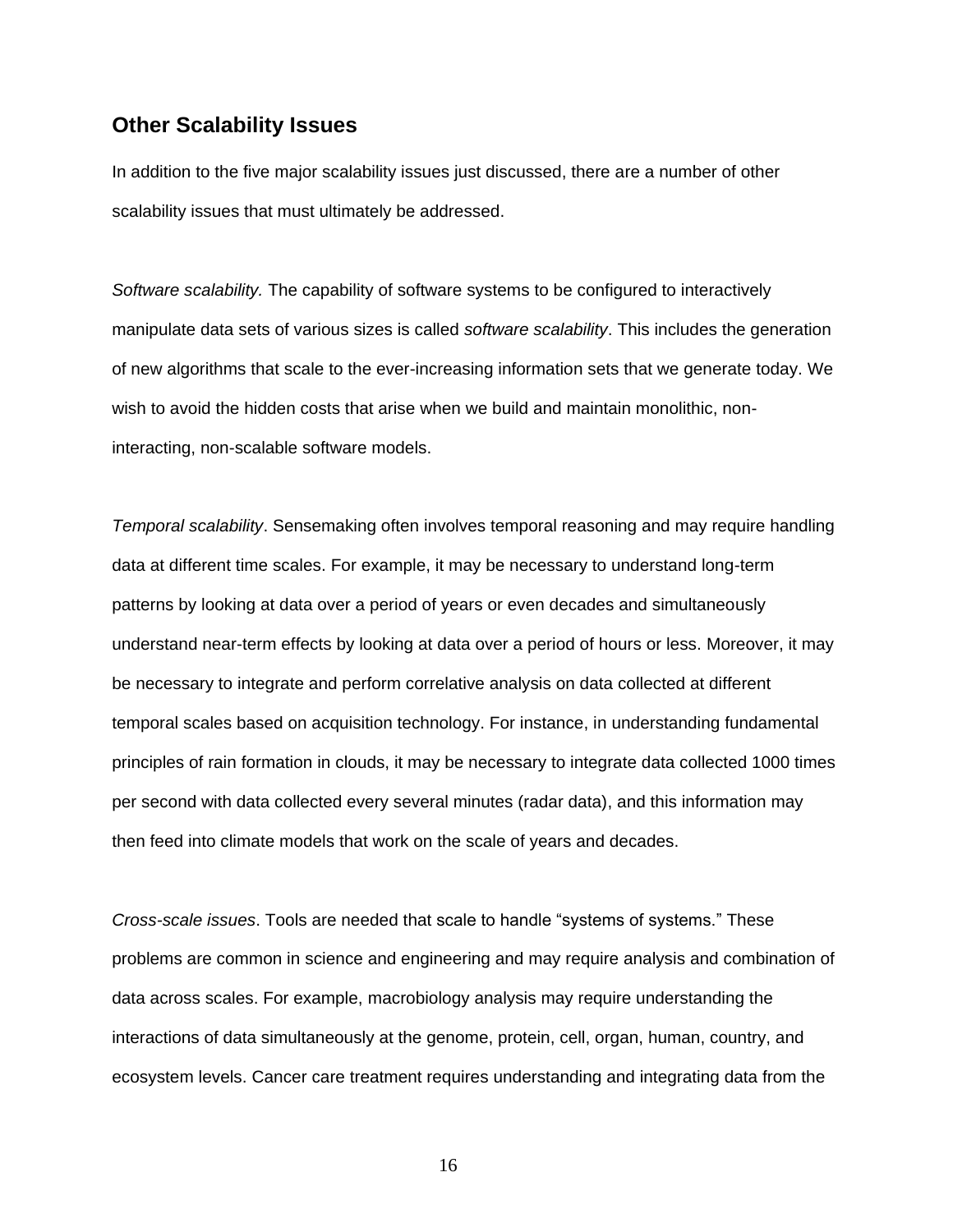biomarker level (e.g., integrating metabolics, lipidomics, genomics, and proteomics data already at multiple scales), cancer processes at the organ level, environmental exposure, and socioeconomic factors that affect the success and completion of treatment regimens.

*Privacy and security issues*. Cutting across many scalability issues are concerns with privacy and security, particularly when scaling to multi-user environments. Data privacy and security laws and policies must be adhered to rigorously, which means that software must address challenges such protecting information from inappropriate access, down to the data item and individual user level. While this may appear to be a universal problem, it is exacerbated by the human scalability problem. For example, when the analytic team involves multiple organizations, some of the data and analysis may not be accessible to everyone involved in the analysis, making the analysis more challenging and potentially making the results less accurate.

*Language issues*. Scalability issues also arise in dealing with geographically dispersed teams speaking different languages or using different terminology within the same language, and working across teams of people with differing expertise. This is an extension of the human scalability problem. As analytic teams grow in size and become more geographically dispersed, the chances increase that team members will not be using the same terminology or even speaking the same language. Recognition of the potential problem is essential; some form of translation may be needed to resolve the problem.

#### **Conclusions**

The fundamental problem that we face is that a variety of large-scale problems in security, public safety, energy, ecology, health care, and basic science all require that we process and understand increasingly vast amounts and variety of data. There is a growing impedance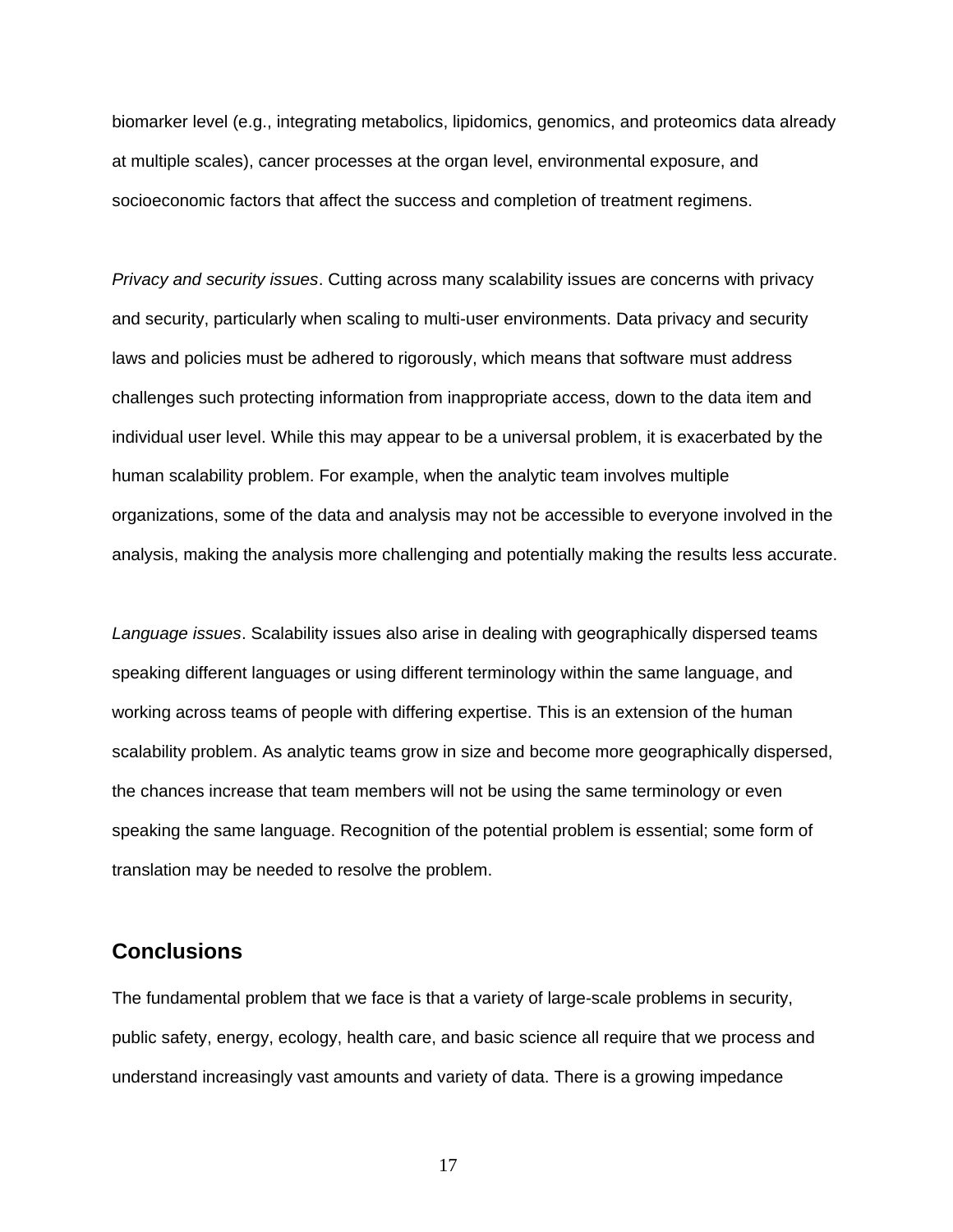mismatch between data size/complexity and human ability to understand and interact with those data. Visual analytic tools are intended to help reduce that impedance mismatch by using analytic tools to reduce the amount of data that must be viewed (e.g., by filtering, summarization, and abstraction), and visualization tools to help understand the patterns and relationships in the reduced data. But visual analytic tools must address a variety of scalability issues if they are to succeed.

Scalability and complexity issues in visual analytics are themselves quite complex and intertwined. In many cases, what an analyst needs most are simple visualizations of the right subset of the data. This is the information scalability problem; how do you extract the relevant data from a massive stream of data? In other cases, the key insight sought by an analyst requires viewing an overview of the data. This is the visual scalability problem; how do you visualize enormous amounts of data? In either case, the analyst or user of the visual analytic tools may be using those tools on different display devices at different times. The display scalability problem addresses this issue; how do you avoid learning a different system for each size display you work with? As we deal with larger scale issues, it is often necessary to collaborate on analysis. This leads to the human scalability problem; how do we design visual analytic tools that can gracefully scale from a single user to a collaborative multi-user environment? These tools are all built on a computing infrastructure that is currently approaching petascale capability. Projections indicate that over the next 15 years, exascale computing will become possible. However, it is highly likely that exascale computing will require a paradigm shift in our approach to computing, as it will be highly parallel. This leads to the computational scalability problem: how do we redesign our analysis and visualization tools for exascale computing?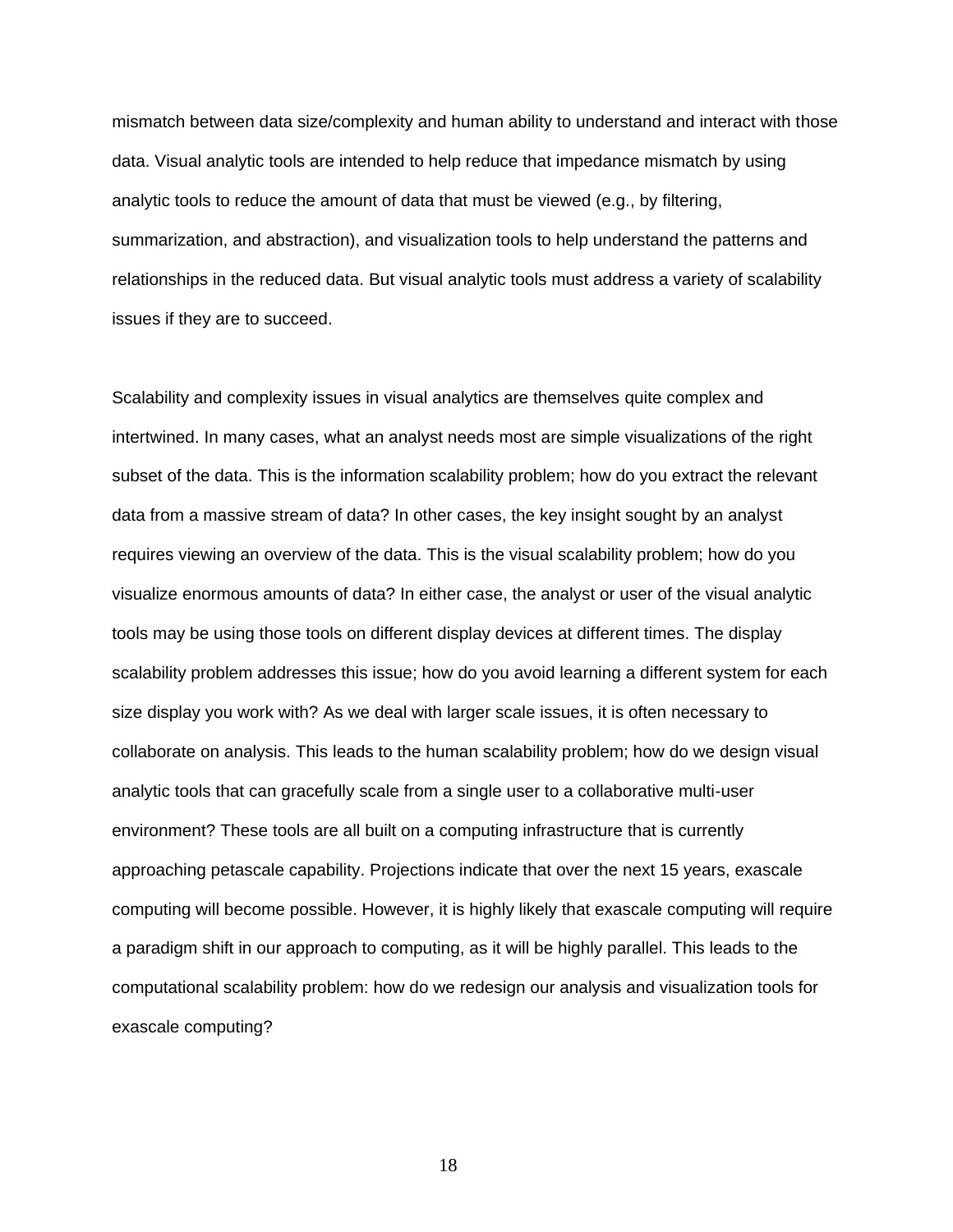There is no formal research program on scalability issues in visual analytics. Rather, the problems are typically addressed in other visual analytics research and development where the specific scalability issues create a roadblock. Hence, some areas have received more attention than others. The areas that have received the most attention are information scalability for methods to filter data, and visual scalability. However, the solutions to date are point designs that solve specific problems. The areas that have received the least attention are information scalability for large-scale dynamic change, information presentation scaling, display scalability, human scalability, and computational scalability. While we must continue to develop point designs that address specific scaling issues that block other visual analytics research and development, we also need to work on systematic solutions to the broader set of scalability issues.

Many of these scalability issues were posed in the NVAC R&D agenda published in *Illuminating*  the Path<sup>[1](#page-18-0)</sup> five years ago. The basic issues published then remain the same, with the addition of several new issues (computational scalability, temporal scalability, and cross-scale problems). Although some progress has been made on many of the goals, dealing with scalability and complexity issues in visual analytic tools will continue to be a challenge as long as the volume of data continues to grow as it has.

#### **References**

- <span id="page-18-0"></span>1. Thomas, J. and Cook, K. (Eds) (2005) *Illuminating the Path.* IEEE Computer Society.
- 2. EMC, (2009) IDC: As the Economy Contracts, the Digital Universe Expands. http://www.emc.com/digital\_universe, accessed 27 June 2009.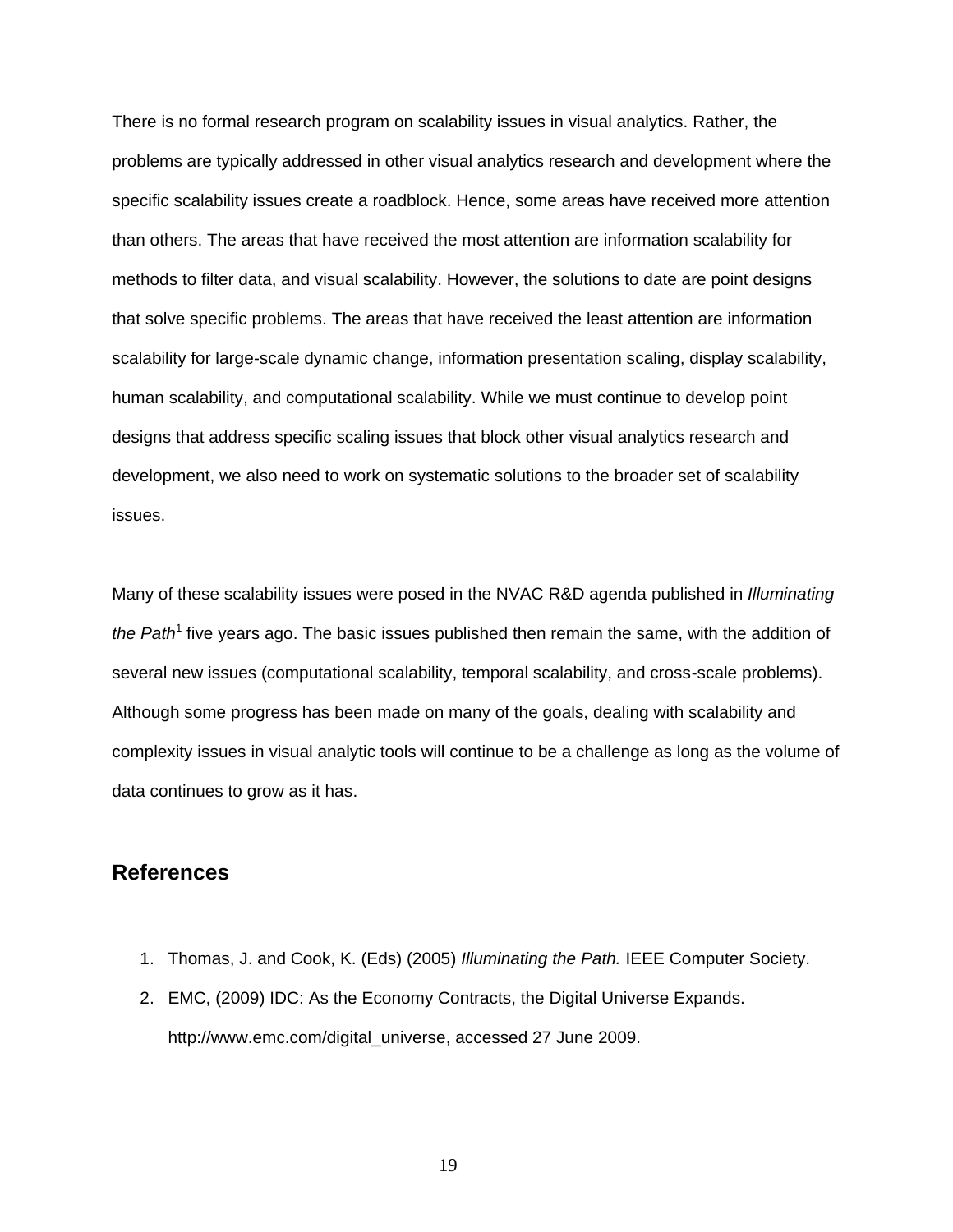<span id="page-19-0"></span>3. Simon, H., Zacharia, T. and Stevens, R. (2007) Modeling and Simulation at the Exascale for Energy and the Environment.

http://www.sc.doe.gov/ascr/ProgramDocuments/ProgDocs.html, accessed 8 April 2009.

- <span id="page-19-1"></span>4. Kasik, D., Ebert, D., Lebanon, G., Park, H., and Pottenger, W. (2009) Data Transformations for Computation and Visualization. *Information Visualization* (this issue).
- <span id="page-19-2"></span>5. Crothers, B. (2009) Moore's Law Limit Hit by 2014? [http://news.cnet.com/8301-13924\\_3-](http://news.cnet.com/8301-13924_3-10265373-64.html) [10265373-64.html,](http://news.cnet.com/8301-13924_3-10265373-64.html) accessed 1 July 2009.
- <span id="page-19-3"></span>6. ExtremeTech. (2009) Moore's Law: Still for Wimps! [http://www.extremetech.com/article2/0,3973,1153970,00.asp,](http://www.extremetech.com/article2/0,3973,1153970,00.asp) accessed 1 July 2009.
- <span id="page-19-4"></span>7. Pike, W., Bruce, J., Baddeley, B., Best, D., Franklin, L., May, R., Rice, D., Riensche, R., and Younkin, K. (2009) The Scalable Reasoning System: Lightweight visualization for distributed analytics. *Information Visualization, 8*; pp. 71-84.
- <span id="page-19-5"></span>8. Ingram, S., Munzner, T. and Olano, M. (2008) Glimmer: Multilevel MDS on the GPU. *IEEE Transactions on Visualization and Computer Graphics* 15(2): 249-261.
- <span id="page-19-6"></span>9. Eick, S. and Karr, A. (2002) Visual Scalability. *Journal of Computational and Graphical Statistics* 11(1): 22-43.
- <span id="page-19-7"></span>10. Ware, C. (2004). *Information Visualization: Perception for Design (Second Edition).* Morgan Kaufmann.
- <span id="page-19-8"></span>11. Munzner, T., Guimbretiere, F., Tasiran, S., Zhang, L. and Zhou, Y. (2003) TreeJuxtaposer: Scalable tree comparison using Focus+Context with guaranteed visibility. *ACM Transactions on Graphics* 22(3): 453-462.
- <span id="page-19-9"></span>12. Beerman, D., Munzner, T. and Humphreys, G. (2005) Scalable, Robust Visualization of Very Large Trees. *Proceedings EuroVis 2005*, pp. 1-8.
- <span id="page-19-10"></span>13. Chan, S., Xiao, L., Gerth, J. and Hanrahan, P. (2008) Maintaining Interactivity While Exploring Massive Time Series. *Proceedings of VAST 2008*; pp. 59-66.